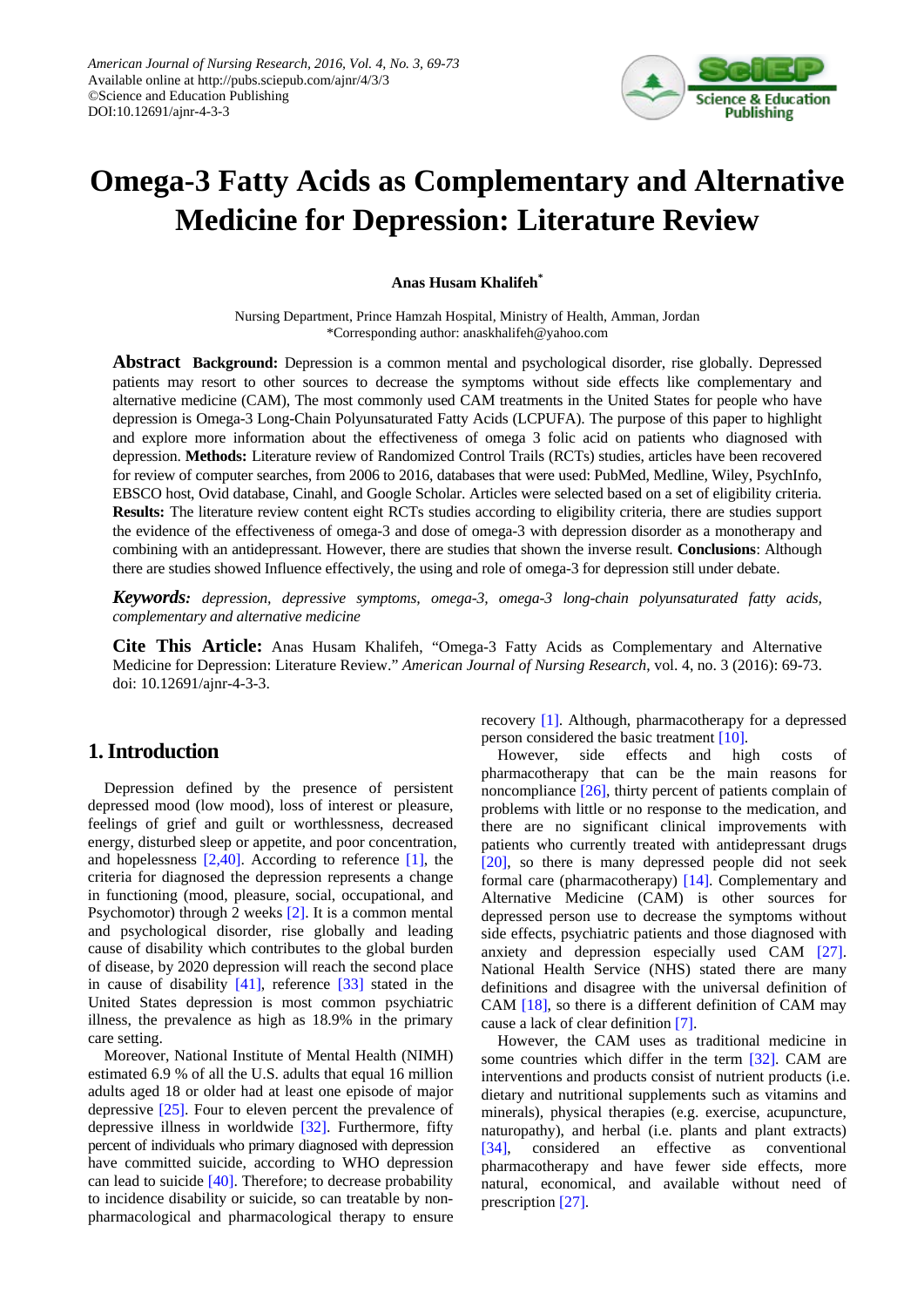In the United States up to 40% of adults annually using at least one treatment of CAM and spent over of \$33 billion dollars each year [\[5\].](#page-3-5) Forty-six percent of the populations in the UK use one or more CAM therapies in their lifetime [\[6\].](#page-3-6) Psychiatric patients already use CAM therapies which up to 63% of these patients who have psychiatric disorders [\[13\],](#page-3-7) reference [\[39\]](#page-4-10) reported the prevalence of use CAM in patients who have psychiatric disorders especially depression and anxiety which is 20 to 50% in depression and 20 to 40% in anxiety.

The most commonly used CAM treatments in the United States for people who have depression is omega-3 fatty acid[s \[5\].](#page-3-5) Omega-3 polyunsaturated fatty acid (PUFA) as therapeutic indications such as treatment for certain forms of mental illness, including depressive disorders [\[12\].](#page-3-8) Omega-3 fatty acids are long-chain PUFA synthesized by dietary shorter-chained omega- 3 fatty acid alpha-linolenic acid (ALA) which form eicosapentaenoic acid (EPA) that composed of 20 carbon atoms and has five double bonds both of them starting from the methyl (omega) end of the chain, whereas docosahexaenoic acid (DHA) is composed of 22 carbon atoms and has six double bonds [\(Figure 1\)](#page-1-0) [\[12,26\].](#page-3-8)

<span id="page-1-0"></span>

**Figure 1.** Biological Synthesis and Metabolic Pathway of Omega-3 Fatty Acid, Source[: \[12\]](#page-3-8)

Glycerophospholipids in the brain contain a high rate of PUFA which is important for normal metabolism and may have therapeutic effects on depression, this role of omega-3 fatty acids with depression hypothesized depend on the physiological mechanisms which have probable interaction (metabolism, release, uptake, and receptor function) with both serotoninergic and dopaminergic transmission [\[12,35\].](#page-3-8)

Moreover; EPA and DHA provides and play a crucial role in (a) membrane fluidity cells [\[8\]](#page-3-9) (b) signal transduction [\[18\],](#page-4-8) (c) regulation of membrane-bound enzymes (Na/K-dependent ATP'ase) [\[7\],](#page-3-4) and (d) protein kinase C [\[38\].](#page-4-11) On the other hand; reference [\[16\]](#page-4-12) stated that theoretically connection of fatty acids with the receptor and neurotransmitter showed when present changes in PUFA caused changes in number and function of serotonin (5-HT) and dopamine receptor (DR-2). Furthermore; cerebrospinal fluid in healthy adults has higher concentrations of plasma DHA predict an increase in serotonergic neurotransmission [\[14\].](#page-3-3)

The sources of omega-3 PUFA that divide from oily fish as well as certain nuts, seeds, and some green vegetables [\[37\].](#page-4-13) Omega-3 Long-Chain Polyunsaturated Fatty Acids (LCPUFA), EPA, and DHA have been proven can be effective in cardiovascular disease (CVD) prevention due to their anti-inflammatory and cardioprotective effects [\[17\],](#page-4-14) rheumatoid arthritis, infant development, important roles in the functioning of the brain, and the eye  $[23]$ , and involved in multiple biological systems, including the nervous system [\[31\].](#page-4-16) Moreover, reference [\[3\]](#page-3-10) reported omega 3 LCPUFA is beneficial in reducing depressive symptoms.

Therefore, the purpose of this paper to highlight and explore more information about the effectiveness of omega 3 folic acid on depressive symptoms with patients who diagnosed with depression.

# **2. Methods**

#### **2.1. Search Strategy**

Articles have been recovered for review of computer searches, from 2006 to 2016 with the following combination of keywords: depression, depressive symptoms, omega-3, omega-3 long-chain polyunsaturated fatty acids, complementary and alternative medicine. Relevant search keywords identified within the databases that were used: PubMed, Medline, Wiley, PsychInfo, EBSCO host, Ovid database, Cinahl, and Google Scholar. Articles were selected based on a set of eligibility criteria.

#### **2.2. Eligibility Criteria**

Inclusion criteria included: all interventions of studies conducted on humans; RCTs studies; placebo and intervention group; use of omega-3 LCPUFA, DHA, and EPA supplement; participants diagnosed depression by DSM-IV or V. Exclusion criteria included: participants have medical illness (endocrine, neurologic, cardiovascular, hepatic, renal, respiratory, gastrointestinal, genitalia, or hematologic disease); active suicidal ideation or homicidal risk; history of seizure disorder; use of anticoagulants; diagnosed with psychiatric disorders (eating disorders, anxiety disorders, bipolar disorders, schizophrenia, delusional disorder, organic mental disorders, cognitive disorders, or substance use disorders); use maintenance antidepressant medication (duration of a minimum of 4 weeks previous study); history of electroconvulsive therapy (ECT) within 1 year preceding study entry; current or history drug or alcohol abuse or dependence; history of allergy to omega-3 fatty acids, finfish, or shellfish; current use of omega-3 supplements; pregnancy, use contraception or breastfeeding.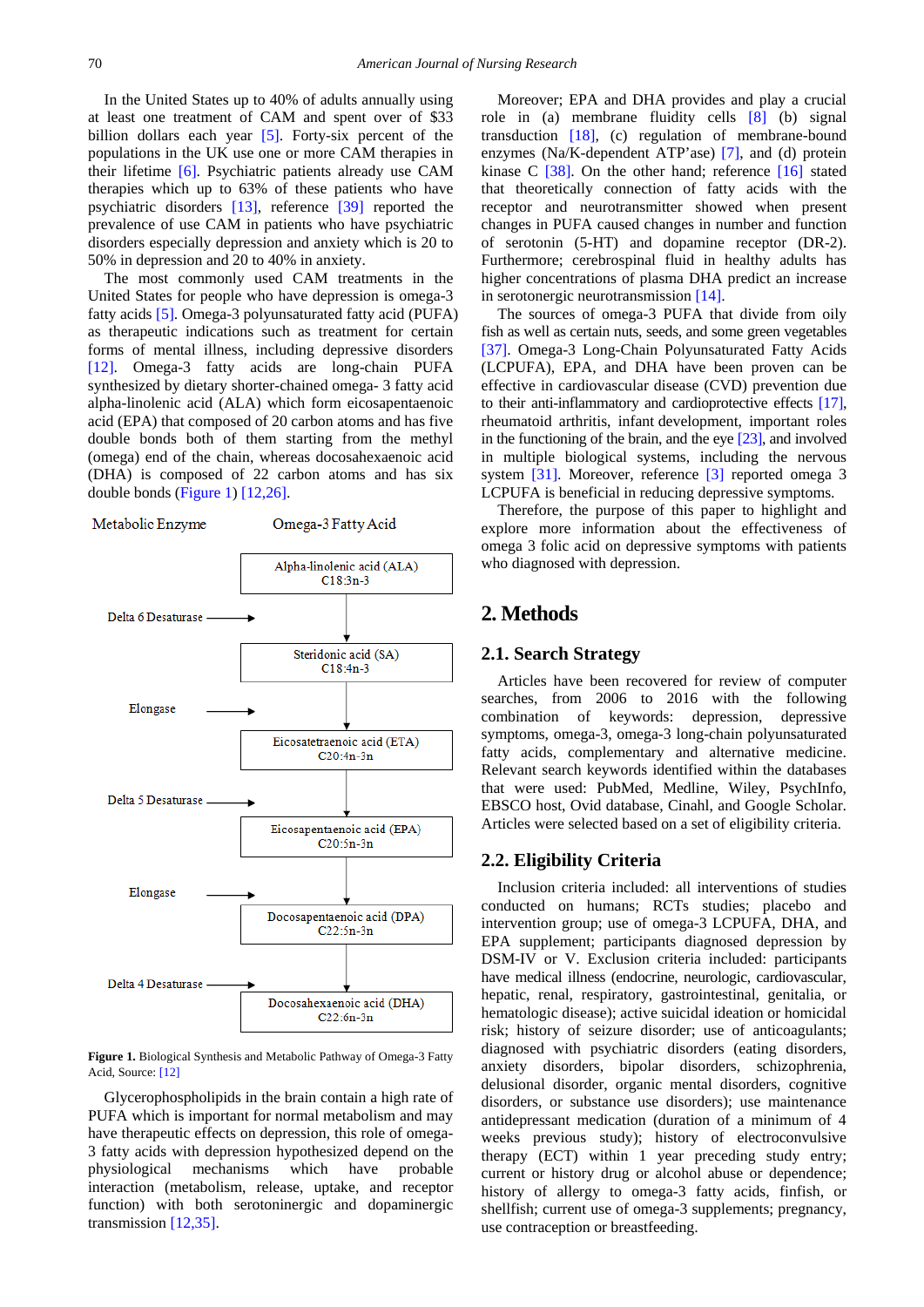The eight RCTs analyzed and excluded 35 articles, 393 participants; the studies were undertaken in Italy, Iran, United States, Australia, and Canada. The average age of participants ranged from 18 to 95 years.

## **3. Literature Review**

#### **3.1. Findings**

The benefit of omega-3 LCPUFA in individuals with diagnosed depressive disorder provided some support but no evidence of any benefit in individuals without a diagnosis of depressive disorder [\[4\].](#page-3-11) Studies RCTs, double-blind, have interventional and control groups. Studies evaluated depression level according to scales mentions in the review. The [Table 1](#page-2-0) in an appendix display studies in the review.

Thirty-five people participated and completed the study for 12 weeks, researchers distributed three double-blind dosing groups, group (A) received oral DHA 1 g per day; group (B) received 1 g per day for the first week and 2 g per day for the end of the study; and group (C) received 1 g per day for the first week, 2 g per day for the second week, and 4 g per day for the end of the study. group (A) showed high remission rate more than group (B) and (C), DHA effective in lower doses for Major Depressive Disorder (MDD) MDD as a monotherapy this result came out by 17-item Hamilton-Depression Scale (HAM-D-17) score decreased after 12 weeks, in group (A) had the largest decrease than group (B) and (C). Eight participants showed side effects: GI upset, headaches, anxiety, anorexia, dizziness, rash, dry mouth, warmth on hands, decreased libido [\[21\].](#page-4-17)

<span id="page-2-0"></span>

| Table 1                     |      |                                                                         |                    |                                                                |                     |                                                       |                                                  |                |                     |                                           |                         |
|-----------------------------|------|-------------------------------------------------------------------------|--------------------|----------------------------------------------------------------|---------------------|-------------------------------------------------------|--------------------------------------------------|----------------|---------------------|-------------------------------------------|-------------------------|
| Author                      | Year | Inclusion<br>criteria for<br>depression                                 | Age                | Dose of<br>n3<br>PUFA/day                                      | Placebo             | Intervention                                          | Number of<br>subjects<br>(treatment/<br>placebo) | Dropouts       | Duration<br>(weeks) | Outcome<br>measure                        | Setting                 |
| Grenyer et<br>al. $[11]$    | 2007 | DSM-IV and<br>$HAM-D-21$<br>score $>16$                                 | $18 - 75$<br>years | 2.2 g<br>DHA and<br>$0.6$ g EPA                                | Olive oil           | DHA and<br><b>EPA</b>                                 | 83 (40,43)                                       | 23             | 16                  | HAM D-21<br>and BDI                       | Australia               |
| Mischoulon<br>et al. $[21]$ | 2008 | DSM-IV,<br>score $>=18$ of<br>HAM-D-17,<br>and score $>=$ 3<br>of CGI-S | $18 - 80$<br>years | $1g, 2g,$ and<br>4g DHA                                        | Corn and<br>soy oil | <b>DHA</b>                                            | 35<br>(14, 11, 10)                               | 21             | 12                  | $HAM-D-17$                                | United<br><b>States</b> |
| Jazayeri et<br>al. $[15]$   | 2008 | DSM-IV<br>criteria and<br>score $>=15$ of<br>$HAM-D-17$                 | 20-59<br>vears     | $1 g E-EPA$                                                    | Rapeseed<br>oil     | E-EPA, E-<br>$EPA +$<br>fluoxetine,<br>and fluoxetine | 60<br>(20, 20, 20)                               | 12             | 8                   | $HAM-D-17$                                | Iran                    |
| Mischoulon<br>et al. $[22]$ | 2009 | DSM-IV,<br>score $>=18$ of<br>HAM-D-17,<br>and score $>=$ 3<br>of CGI-S | 18-80<br>years     | 1g/day of<br><b>EPA</b>                                        | Paraffin<br>oil     | <b>EPA</b>                                            | 35(16,19)                                        | 3              | 8                   | $HAM-D-17$                                | United<br><b>States</b> |
| Rondanelli et<br>al. [29]   | 2010 | DSM-IV-TR,<br><b>GDS</b><br>score $>10$ , and<br>MMSE score ><br>24     | 65-95<br>years     | 1.67 <sub>g</sub><br>EPA and<br>0.83g<br><b>DHA</b>            | Paraffin<br>oil     | EPA and<br><b>DHA</b>                                 | 46 (22/24)                                       | $\overline{0}$ | 8                   | GDS and<br>SF-36                          | Italy                   |
| Rondanelli et<br>al. [30]   | 2011 | MMSE score ><br>24 and DSM-<br>IV-TR criteria                           | 66-95<br>years     | $1.67$ g of<br>EPA and<br>$0.83$ g of<br><b>DHA</b>            | Paraffin<br>oil     | DHA and<br><b>EPA</b>                                 | 46 (22,24)                                       | $\overline{0}$ | 8                   | GDS and<br>$SF-36$                        | Italy                   |
| Rizzo et al.<br>$[28]$      | 2012 | DSM-IV, GDS<br>score $>10$ , and<br>MMSE score ><br>24                  | 65-95<br>years     | $2.5$ g of<br>omega-3<br><b>PUFA</b><br>with<br>EPA/DHA<br>2:1 | Paraffin<br>oil     | EPA and<br><b>DHA</b>                                 | 46 (22,24)                                       | $\mathbf{0}$   | 8                   | <b>GDS</b>                                | Italy.                  |
| Gertsik et al.<br>[10]      | 2012 | DSM-IV and<br>$HAM-D-21$<br>score $> 17$                                | 18-65<br>years     | $0.9$ g EPA<br>and $0.2 g$<br><b>DHA</b>                       | Olive oil           | EPA and<br><b>DHA</b>                                 | 42 (21,21)                                       | 2              | 8                   | HAM-D-<br>21, BDI,<br>MADRS,<br>and CGI-S | United<br><b>States</b> |

**Table 1**

\*DSM: Diagnostic and Statistical Manual of Mental Disorders; HAM-D: Hamilton Depression Scale; EPA: Eicosapentaenoic Acid; DHA: Docosahexaenoic Acid; MMSE: Mini-Mental State Examination; GDS: Geriatric Depression Scale; SF-36: Short-Form Health Survey; CGI-S: Clinical Global Impressions Scale; BDI: Beck Depression Inventory; MADRS: Montgomery-Asberg Depression Scale; PUFA: Polyunsaturated Fatty Acid.

Reference [\[22\]](#page-4-18) conducted that potentially effective at doses of 1 g per day of EPA as monotherapy for MDD and well tolerated, but no significance different between EPA and placebo which by examined the efficacy and tolerability of ethyl-eicosapentaenoate (E-EPA) monotherapy for MDD for 8 weeks with 35 MDD adults (16 on EPA, 19 on placebo) which randomized received EPA or placebo. A score of HAM-D-17 decreased for the EPA group compared with placebo group but differences of response and change rate were not significance with the

reason the small sample size. Though, this study reported mild side effects to seven subjects.

Moreover, there are three studies reported the same results on the same sample in elderly patients especially in depressed females. Forty-six depressed elderly females, aged 66-95 years recruited randomized placebo-controlled trial. Double-blind, 22 included in the omega-3 group which contained omega-3 LCPUFA and 24 included in the placebo group which contained paraffin oil for 8 weeks. The result was significantly decreased in the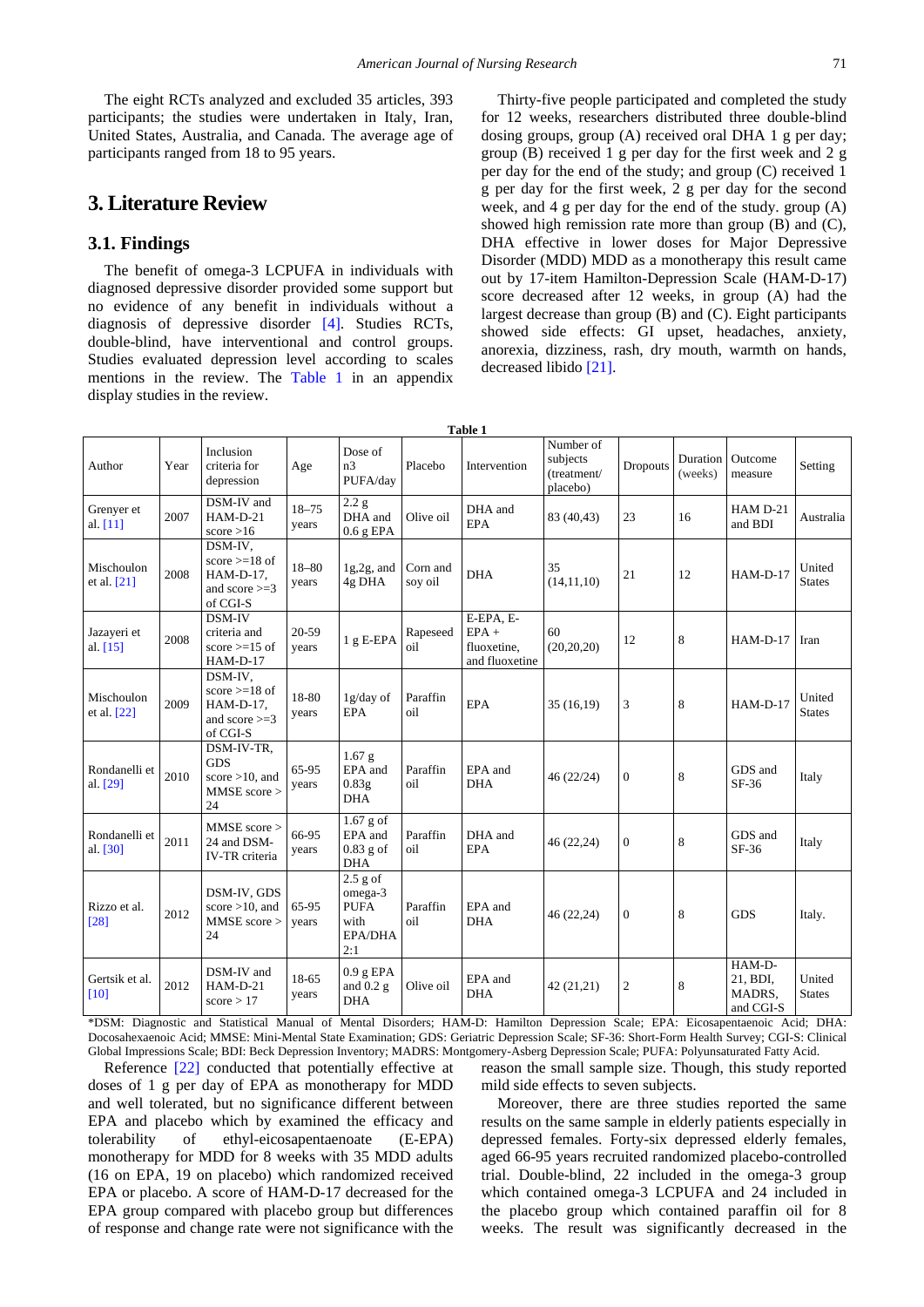Geriatric Depression Scale (GDS) and significantly increased in the Short-Form Health Survey (SF-36) with the omega-3 group, and the occurrence of depressive symptoms reduces with omega-3 LCPUFA [\[28,29,30\].](#page-4-21) About side effects, reference [\[29\]](#page-4-19) reported there are no serious side effects but observed 11 cases complained some of these side effects in both groups; eructation, constipation, and especially bloating in the interventional group and mild headache in the placebo group. However, reference [\[30\]](#page-4-20) did not observe any side effects in the interventional group.

There are other studies compared between omega-3 and some type of antidepressant medications. Reference [\[15\]](#page-3-13) conducted by comparing therapeutic effects of EPA, fluoxetine and a combination of them in 60 outpatients with a diagnosis of MDD divided into three groups, E-EPA plus fluoxetine placebo, fluoxetine plus E-EPA placebo, and E-EPA plus fluoxetine for 8 weeks. The result was therapeutic effects in MDD by use E-EPA and fluoxetine had equal and use a combination of E-EPA and fluoxetine better effect than each either alone.

Furthermore, reference [\[10\]](#page-3-2) explored efficacy of combination therapy with citalopram plus omega-3 fatty acids versus citalopram plus placebo (olive oil) in individuals with MDD as initial treatment the result was the signs and symptoms of MDD in combination therapy (citalopram with omega-3 fatty acids) decreased more than monotherapy during the 8 weeks of active treatment, but the speed of the initial antidepressant response to combination therapy did not enhance. The omega-3 and placebo group reported most of the side effects were gastrointestinal such as nausea, diarrhea, indigestion, and constipation; and other side effects were a headache, sedation, or sexual dysfunction.

On another hand, reference [\[11\]](#page-3-12) administered long chain omega-3 PUFA or an olive oil placebo to 83 depressed outpatients as an adjunct to conventional treatment for 16 weeks. Despite patient compliance, there were no differences in HDRS or BDI scores between groups, nor were there any differences in personal, occupational or interpersonal functioning.

## **4. Summary and Conclusion**

Depression is global mental disorder that affects to interest, pleasure, energy, sleep or appetite, and concentration, effect on activities. Psychotherapy and pharmacological therapy use to decrease and prevent depression disorder, so there are many forms of CAM to do this goal included omega-3 folic acid the most common use of depression disorder. There are many theoretical ways of connection between omega-3 folic acid and brain, the literature review content eight RCTs studies according to eligibility criteria, there are studies support the evidence of the effectiveness of omega-3 and dose of omega-3 with depression disorder as a monotherapy and combining with an antidepressant. However, there are studies that shown the inverse result.

Studies showed a low dose of omega-3 more effect on depression symptoms than a high dose. Omega-3 showed effective on elderly depressed female patients. So, the using and role of omega-3 PUFA for depression still under debate and which is more effective EPA or DHA, but EPA

stay in blood more than DHA and synthesis in body without any external factors like DHA. Although, the studies included some limitations that effect on the study, small sample, inability to control all the many potential sources of heterogeneity, and short time of the study. On another hand, Omega-3 fatty acid not has negative side effects and may occur side effects consist of minor gastrointestinal symptoms, such as belching, indigestion, or diarrhea.

#### **References**

- <span id="page-3-1"></span>[1] American Psychiatric Association [APA]. (2010). Practice guideline for the treatment of patients with major depressive disorder. 3rd ed. Arlington, VA: American Psychiatric Publishing.
- <span id="page-3-0"></span>[2] American Psychiatric Association [APA]. (2013). Diagnostic and statistical manual of mental disorders (5th ed.). Arlington, VA: American Psychiatric Publishing.
- <span id="page-3-10"></span>[3] Appleton, K., Rogers, P., & Ness, A. (2008). Is there a role for n-3 long-chain polyunsaturated fatty acids in the regulation of mood and behaviour? A review of the evidence to date from epidemiological studies, clinical studies and intervention trials. Nutrition Research Reviews, 21(01), 13-41.
- <span id="page-3-11"></span>[4] Appleton, K., Rogers, P., & Ness, A. (2010). Updated systematic review and meta-analysis of the effects of n-3 long-chain polyunsaturated fatty acids on depressed mood. American Journal of Clinical Nutrition, 91(3), 757-770.
- <span id="page-3-5"></span>[5] Barnes, P., Bloom, B., & Nahin, R. (2008). Complementary and alternative medicine use among adults and children: United States, 2007. National Health Statistics Reports, (12), 1-23.
- <span id="page-3-6"></span>[6] Bishop, F., Yardley, L., & Lewith, G. (2008). Treatment appraisals and beliefs predict adherence to complementary therapies: A prospective study using a dynamic extended selfregulation model. British Journal Of Health Psychology, 13(4), 701-718.
- <span id="page-3-4"></span>[7] Bowen, R. & Clandinin, M. (2002). Dietary low linolenic acid compared with docosahexaenoic acid alter synaptic plasma membrane phospholipid fatty acid composition and sodiumpotassium ATPase kinetics in developing rats. Journal Of Neurochemistry, 83(4), 764-774.
- <span id="page-3-9"></span>[8] Calder, P., Yaqoob, P., Harvey, D., Watts, A., & Newsholme, E. (1994). Incorporation of fatty acids by concanavalin A-stimulated lymphocytes and the effect on fatty acid composition and membrane fluidity. Biochem. J., 300(2), 509-518.
- [9] Freeman, M. P. (2012). Complementary and Alternative Medicine for Psychiatrists. Canadian Journal of Psychiatry, 57(7), 395-396.
- <span id="page-3-2"></span>[10] Gertsik, L., Poland, R., Bresee, C., & Rapaport, M. (2012). Omega-3 Fatty Acid Augmentation of Citalopram Treatment for Patients With Major Depressive Disorder. Journal of Clinical Psychopharmacology, 32(1), 61-64.
- <span id="page-3-12"></span>[11] Grenver, B., Crowe, T., Mever, B., Owen, A., Grigonis-Deane, E., Caputi, P., & Howe, P. (2007). Fish oil supplementation in the treatment of major depression: A randomised double-blind placebo-controlled trial. Progress In Neuro-Psychopharmacology And Biological Psychiatry, 31(7), 1393-1396.
- <span id="page-3-8"></span>[12] Grosso, G., Galvano, F., Marventano, S., Malaguarnera, M., Bucolo, C., Drago, F., & Caraci, F. (2014). Omega-3 Fatty Acids and Depression: Scientific Evidence and Biological Mechanisms. Oxidative Medicine And Cellular Longevity, 2014, 1-16.
- <span id="page-3-7"></span>[13] Helgason, C., & Sarris, J. (2013). Mind-body medicine for schizophrenia and psychotic disorders: a review of the evidence. Clinical Schizophrenia & Related Psychoses, 7(3), 138-148.
- <span id="page-3-3"></span>[14] Hibbeln, J., Linnoila, M., Umhau, J., Rawlings, R., George, D., & Salem, N. (1998). Essential fatty acids predict metabolites of serotonin and dopamine in cerebrospinal fluid among healthy control subjects, and early- and late-onset alcoholics. Biological Psychiatry, 44(4), 235-242.
- <span id="page-3-13"></span>[15] Jazayeri, S., Tehrani-Doost, M., Keshavarz, S., Hosseini, M., Djazayery, A., & Amini, H. et al. (2008). Comparison of therapeutic effects of omega-3 fatty acid eicosapentaenoic acid and fluoxetine, separately and in combination, in major depressive disorder. Australian And New Zealand Journal of Psychiatry, 42(3), 192-198.